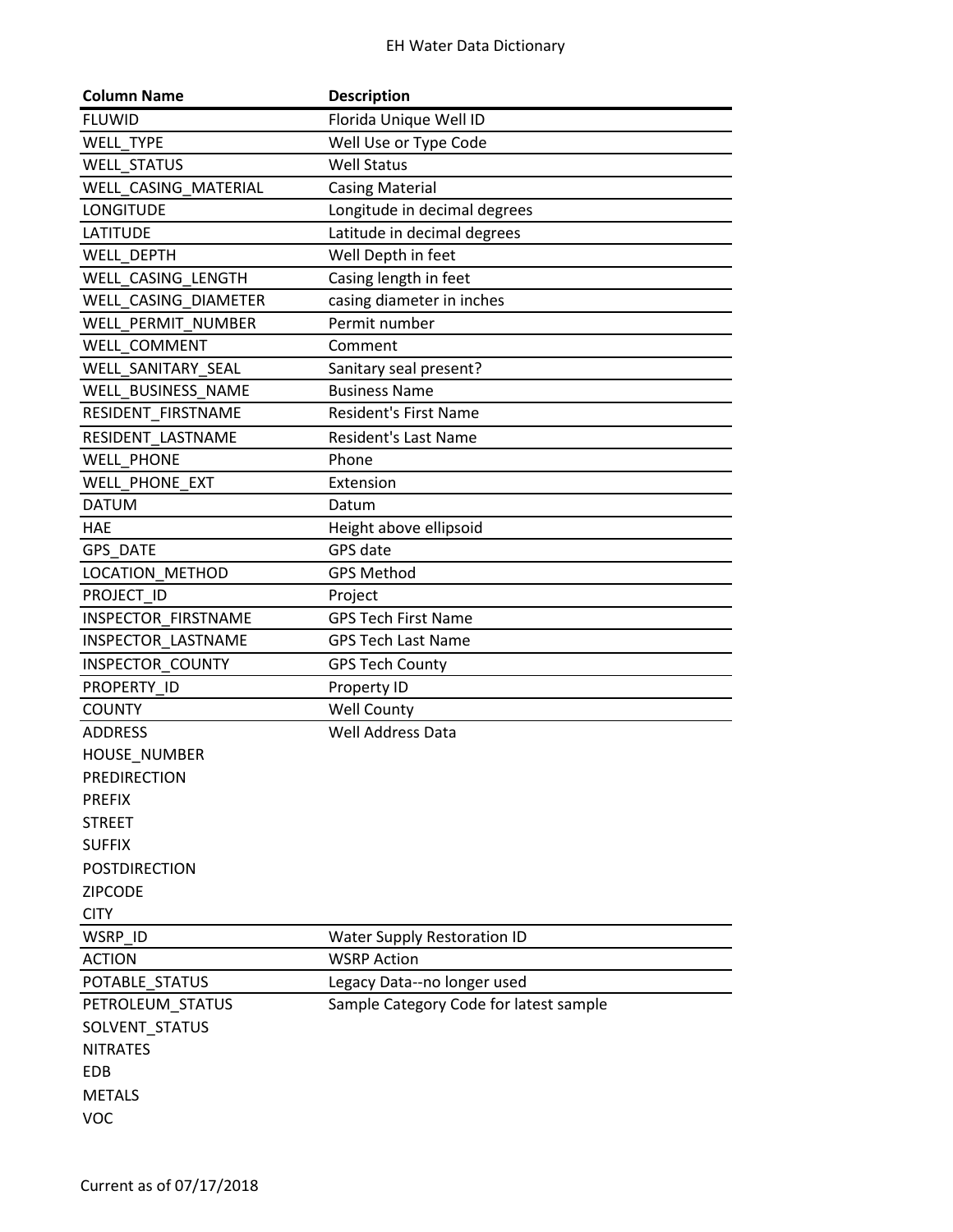| <b>Column Name</b>       | <b>Description</b>                                 |
|--------------------------|----------------------------------------------------|
| <b>ARSENIC</b>           |                                                    |
| <b>PESTICIDES</b>        |                                                    |
| HIGH_PETROLEUM           | Sample Category Code for highest historical result |
| HIGH SOLVENT             |                                                    |
| HIGH NITRATES            |                                                    |
| HIGH EDB                 |                                                    |
| HIGH_METALS              |                                                    |
| HIGH_VOC                 |                                                    |
| HIGH ARSENIC             |                                                    |
| HIGH PESTICIDES          |                                                    |
| <b>SCHEDULE</b>          | Sample Schedule--Late, current, Future (default)   |
| MAXIMUM DATE             | Due date if scheduled                              |
| SCREENING_METHOD         | Sample requested                                   |
| <b>CATS</b>              | Well Surveillance Area Code                        |
| UNMATCHED40              | Legacy Data--no longer used                        |
| L_SAMPLE_DATE_PETROLEUM  | Latest Sample date                                 |
| L SAMPLE DATE SOLVENT    |                                                    |
| L_SAMPLE_DATE_NITRATES   |                                                    |
| L SAMPLE DATE EDB        |                                                    |
| L_SAMPLE_DATE_METALS     |                                                    |
| L_SAMPLE_DATE_VOC        |                                                    |
| L SAMPLE DATE ARSENIC    |                                                    |
| L_SAMPLE_DATE_PESTICIDES |                                                    |
| LAST_JOB_NAME_PETROLEUM  | Job Name for Latest Sample                         |
| LAST_JOB_NAME_NITRATES   |                                                    |
| LAST_JOB_NAME_EDB        |                                                    |
| LAST JOB NAME METALS     |                                                    |
| LAST_JOB_NAME_ARSENIC    |                                                    |
| LAST JOB NAME PESTICIDES |                                                    |
| <b>AUTONUMBER</b>        | <b>Auto Number</b>                                 |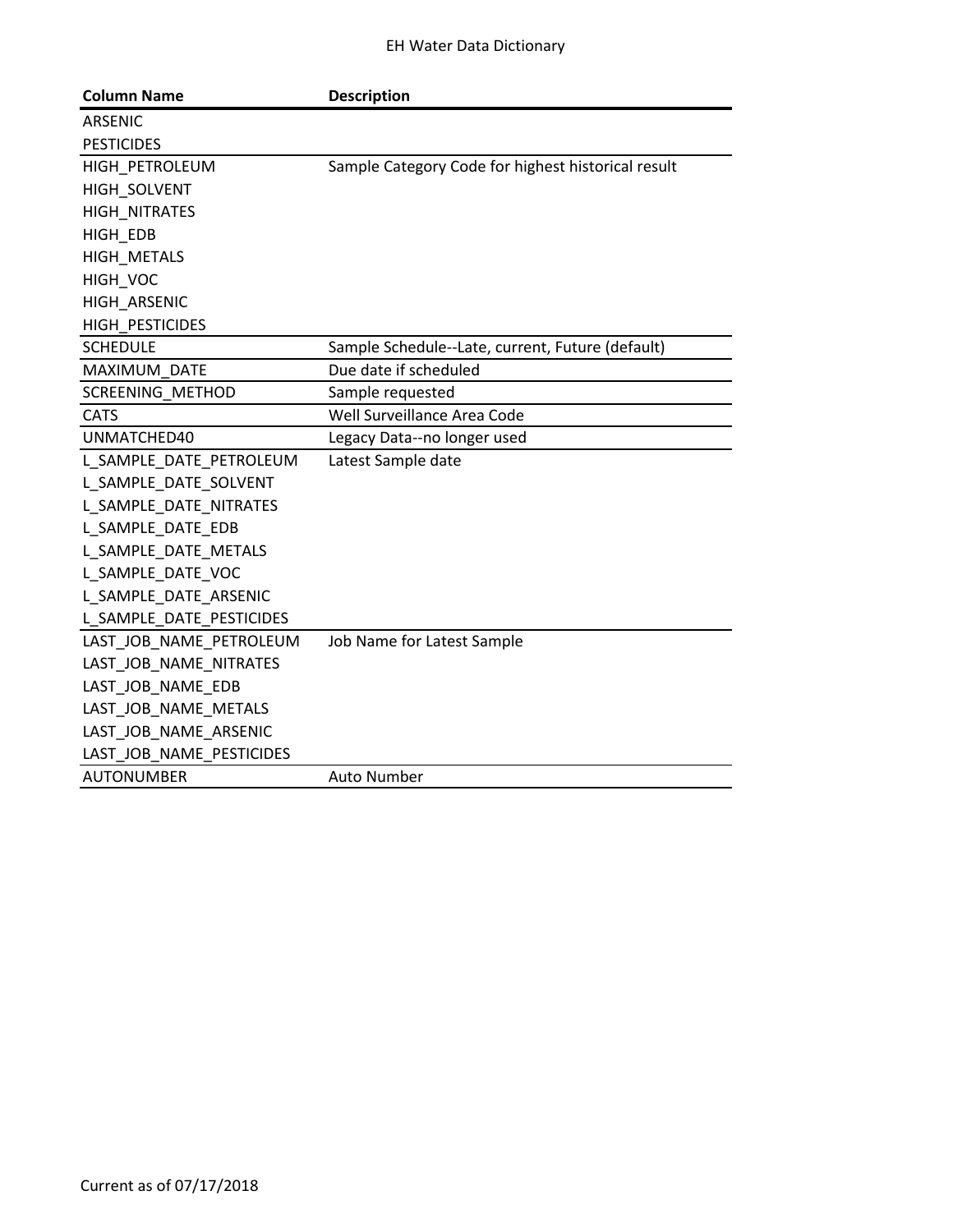## **Well Type Codes**

| 40 | Large (>150,000 gpd) Community PWS Well     |
|----|---------------------------------------------|
| 41 | <b>Transient Non-Community PWS Well</b>     |
| 42 | Limited Use PWS Well                        |
| 43 | Private Well                                |
| 45 | Non-Transient Non-Community PWS Well        |
| 46 | Small (<150,000 gpd) Community PWS Well     |
| 47 | Multi-Family Well                           |
| 50 | Irrigation or other Non-potable well        |
| 51 | Irrigation well, special sampling requested |
| 60 | Permeation                                  |
| 70 | Non-Well                                    |

#### **Latest Sample Value Codes (for all but Nitrates and Arsenic)**

| <b>Below Detection Limits</b><br>1 |  |
|------------------------------------|--|
|                                    |  |
| <1/4 MCL or HAL<br>$\mathcal{P}$   |  |
| <1/2 MCL or HAL<br>3               |  |
| >1/2 MCL or HAL<br>4               |  |
| MCL or HAL violation<br>-5         |  |
| No sample data<br>6                |  |

# **Highest Sample Value Codes (for all but Nitrates and Arsenic)**

|   | No sample data                |
|---|-------------------------------|
|   | <b>Below Detection Limits</b> |
|   | <1/4 MCL or HAL               |
| 3 | <1/2 MCL or HAL               |
| 4 | >1/2 MCL or HAL               |
|   | MCL or HAL violation          |

#### **Latest Sample Value Codes (for Nitrates and Arsenic)**

|   | No sample within past 12 months (36 months for large wells) |
|---|-------------------------------------------------------------|
| 1 | <b>Below Detection Limits</b>                               |
|   | <1/4 MCL or HAL                                             |
| 3 | $<$ 0.8 MCL or HAL                                          |
| 4 | $>0.8$ MCL or HAL                                           |
| 5 | MCL or HAL violation                                        |
| 6 | No sample data                                              |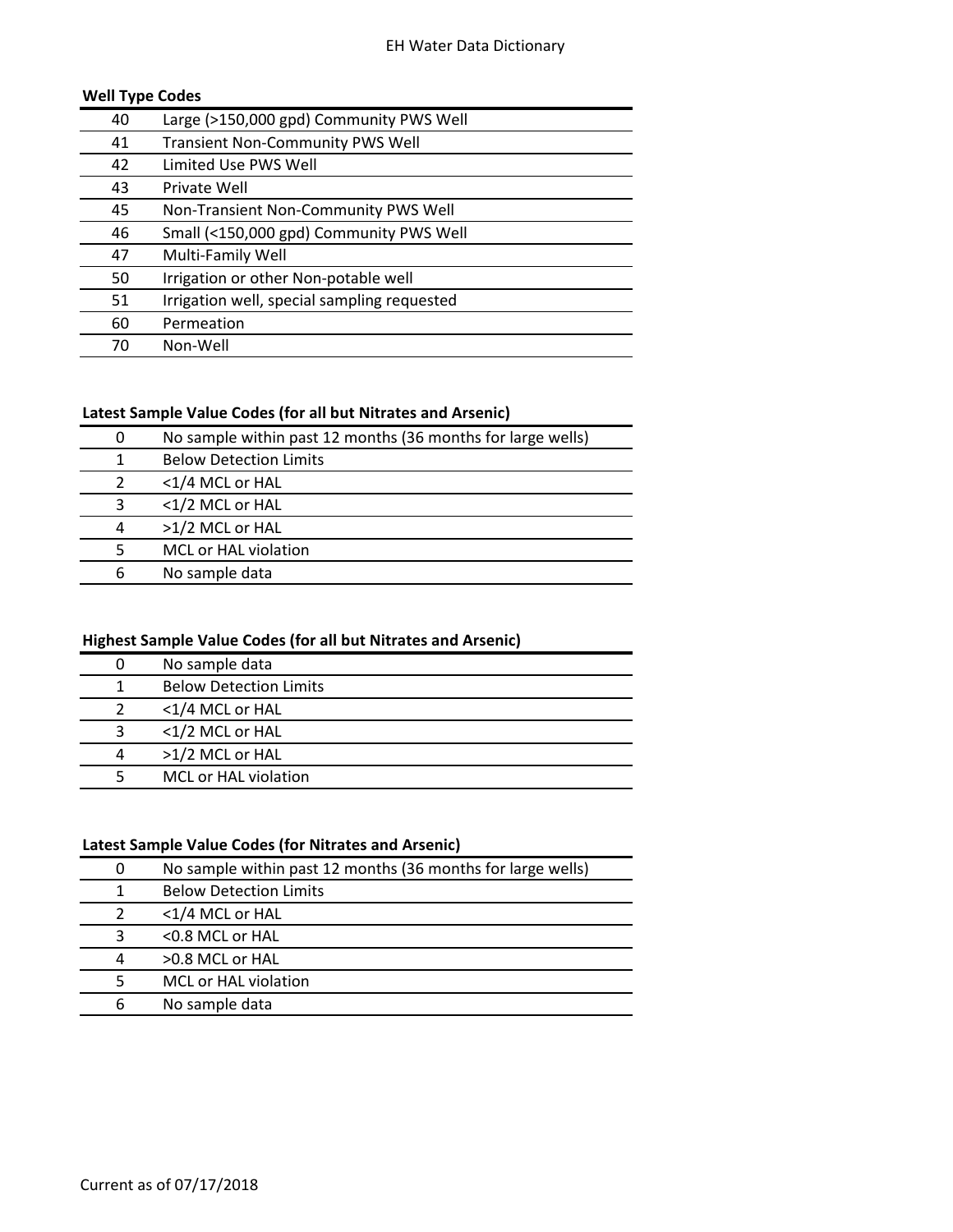# EH Water Data Dictionary

# **Highest Sample Value Codes (for Nitrates and Arsenic)**

|   | No sample data                |
|---|-------------------------------|
|   | <b>Below Detection Limits</b> |
|   | <1/4 MCL or HAL               |
|   | <0.8 MCL or HAL               |
| 4 | >0.8 MCL or HAL               |
|   | MCL or HAL violation          |